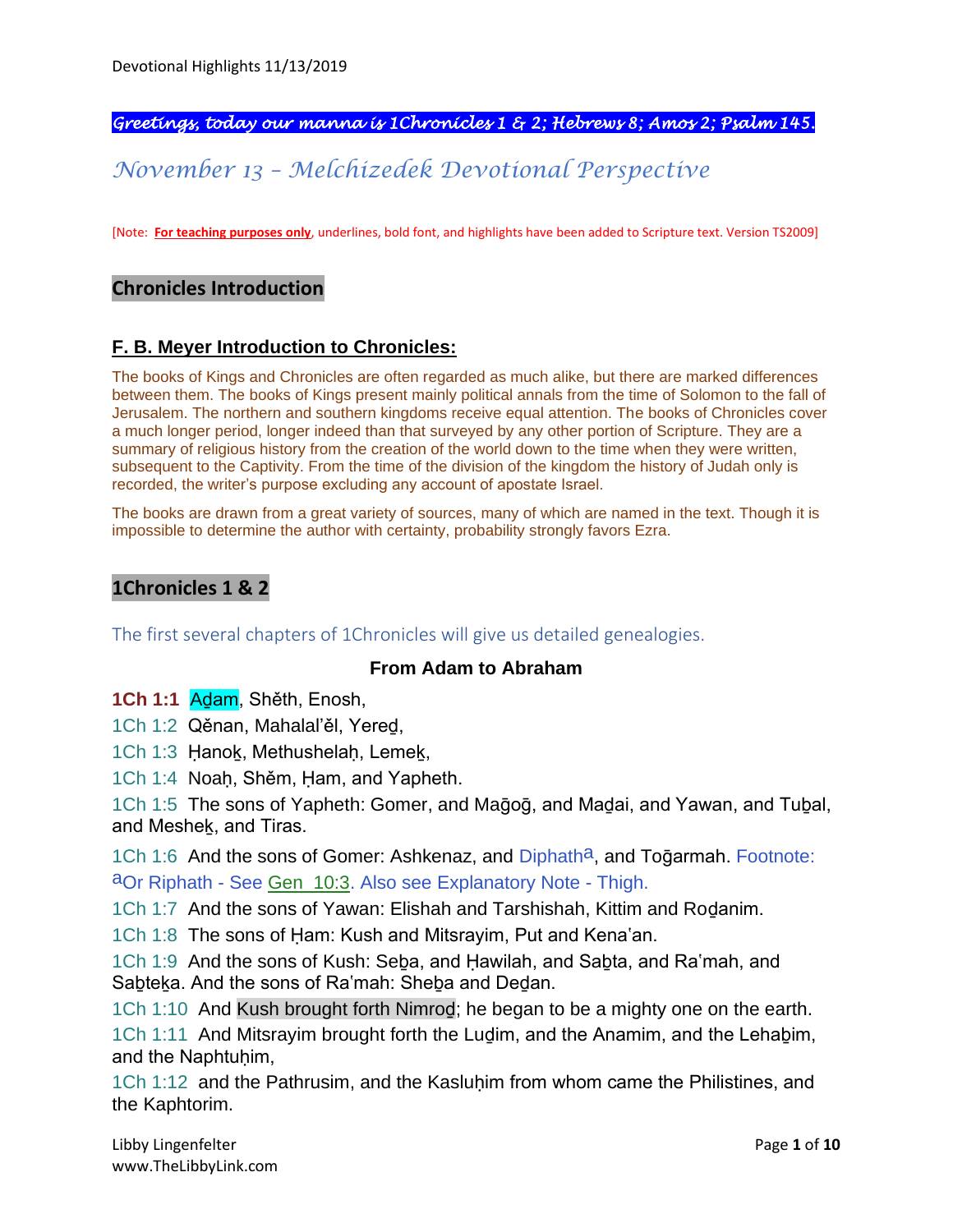1Ch 1:13 And Kena'an brought forth Tsiḏon, his first-born, and Ḥěth,

1Ch 1:14 and the Yebusite, and the Amorite, and the Girgashite,

1Ch 1:15 and the Ḥiwwite, and the Arqite, and the Sinite,

1Ch 1:16 and the Arwaḏite, and the Tsemarite, and the Ḥamathite.

1Ch 1:17 The sons of Shěm: Ěylam, and Asshur, and Arpaḵshaḏ, and Luḏ, and Aram, and Uts, Hul, and Gether, and Meshek.

1Ch 1:18 And Arpakshad brought forth Shelah, and Shelah brought forth Eber.

1Ch 1:19 To Ěḇer were born two sons: the name of one was Peleḡ, for in his days the earth was divided, and his brother's name was Yoqtan.

1Ch 1:20 And Yoqtan brought forth Almoḏaḏ, and Sheleph, and Ḥatsarmaweth, and Yeraḥ,

1Ch 1:21 and Haḏoram, and Uzal, and Diqlah,

1Ch 1:22 and Ěybal, and Abima'ěl, and Sheba,

1Ch 1:23 and Ophir, and Ḥawilah, and Yoḇaḇ. All these were the sons of Yoqtan.

1Ch 1:24 Shěm, Arpaḵshaḏ, Shělah,

1Ch 1:25 Ěḇer, Peleḡ, Re'u,

1Ch 1:26 Seruḡ, Naḥor, Teraḥ,

1Ch 1:27 and Abram, that is Abraham.

#### **From Abraham to Jacob**

1Ch 1:28 The sons of Abraham: Yitshaq and Yishma'ěl.

1Ch 1:29 These are their genealogies: The first-born of Yishma'ěl was Nebayoth, and Qědar, and Adbe'ěl, and Mibsam,

1Ch 1:30 Mishma, and Dumah, and Massa, Haḏaḏ, and Těma,

1Ch 1:31 Yetur, Naphish, and Qěḏemah. These were the sons of Yishma'ěl.

1Ch 1:32 And the sons born to Qeturah, Abraham's concubine: Zimran, and Yogshan, and Meḍan, and Midyan, and Yishbaq, and Shuwaḥ. The sons of Yoqshan: Sheba and Deḏan.

1Ch 1:33 And the sons of Miḏyan: Ěphah, and Ěpher, and Ḥanoḵ, and Aḇiḏa, and Elda'ah. All these were the children of Qeturah.

1Ch 1:34 And Aḇraham brought forth Yitsḥaq. The sons of Yitsḥaq: Ěsaw and Yisra'ěl.

1Ch 1:35 The sons of Ěsaw: Eliphaz, Re'u'ěl, and Ye'ush, and Ya'lam, and Qoraḥ.

1Ch 1:36 And the sons of Eliphaz: Těman, and Omar, Tsephi, and Gatam, and Qenaz, and Timna, and Amalěq.

1Ch 1:37 The sons of Re'u'ěl: Nahath, Zerah, Shammah, and Mizzah.

1Ch 1:38 And the sons of Sě'ir: Lotan, and Shoḇal, and Tsiḇ'on, and Anah, and Dishon, and Ětser, and Dishan.

1Ch 1:39 And the sons of Lotan: Ḥori and Homam; Lotan's sister was Timna.

1Ch 1:40 The sons of Shoḇal: Alyan, and Manaḥath, and Ěyḇal, Shephi, and Onam. The sons of Tsiḇ'on: Ayah and Anah.

1Ch 1:41 The son of Anah was Dishon. The sons of Dishon: Ḥamran, and Eshban, and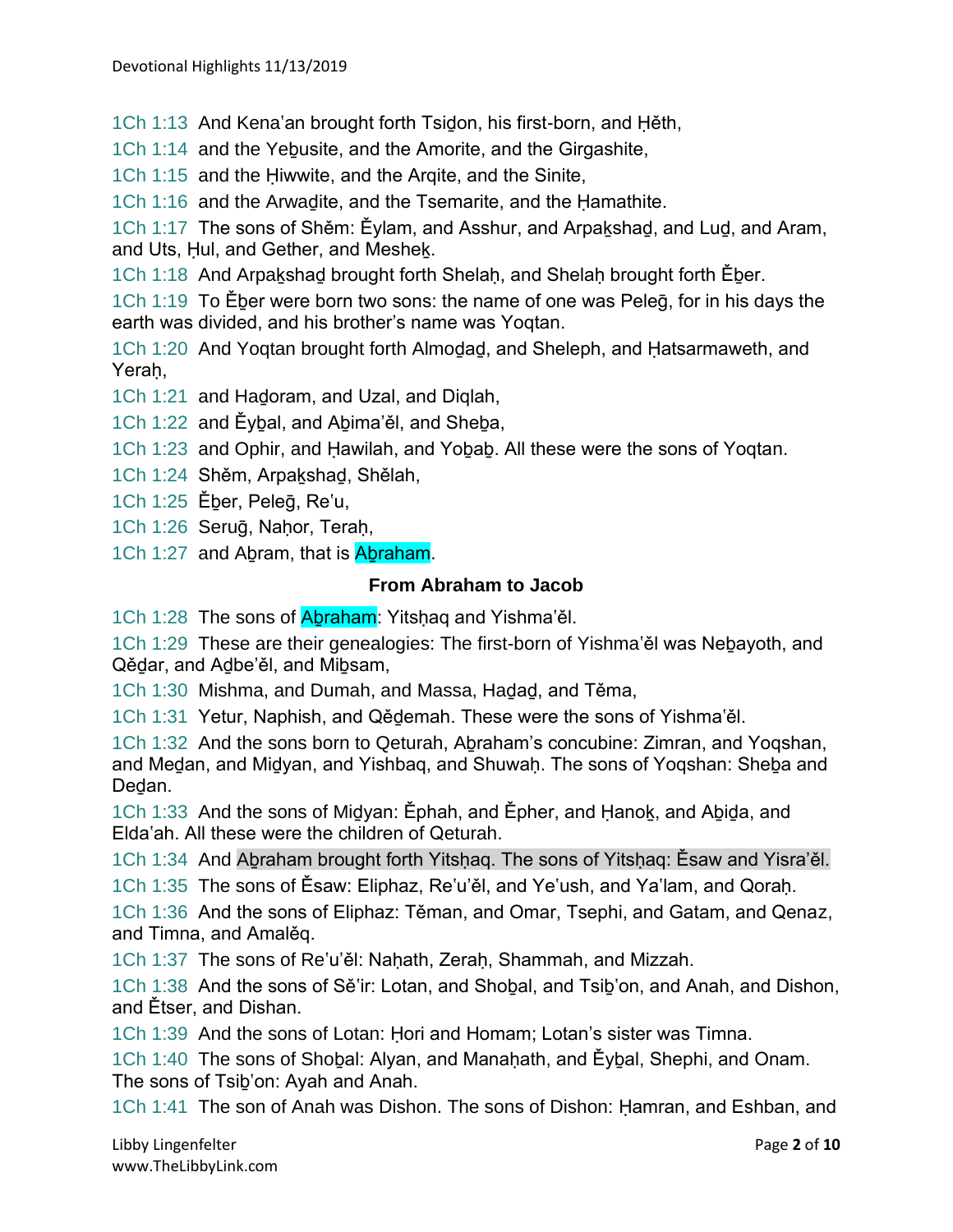Yithran, and Keran.

1Ch 1:42 The sons of Ětser: Bilhan, and Za'awan, and Ya'aqan. The sons of Dishan: Uts and Aran.

1Ch 1:43 And these were the sovereigns who reigned in the land of Eḏom before any sovereign reigned over the children of Yisra'ěl: Bela son of Be'or, and the name of his city was Dinhaḇah.

1Ch 1:44 And when Bela died, Yobab son of Zerah of Botsrah reigned in his place.

1Ch 1:45 And Yoḇaḇ died, and Ḥusham of the land of the Těmanites reigned in his place.

1Ch 1:46 And when Ḥusham died, Haḏaḏ son of Beḏaḏ, who struck Miḏyan in the field of Mo'aḇ, reigned in his place. The name of his city was Awith.

1Ch 1:47 And Hadad died, and Samlah of Masrěgah reigned in his place.

1Ch 1:48 And Samlah died, and Sha'ul of Reḥoḇoth-by-the-River reigned in his place.

1Ch 1:49 And Sha'ul died, and Ba'al-Hanan son of Akbor reigned in his place.

1Ch 1:50 And Ba'al-Ḥanan died, and Haḏaḏ reigned in his place. And the name of his city was Pai. And his wife's name was Mehětaḇ'ěl the daughter of Matrěḏ, the daughter of Měyzahaḇ.

1Ch 1:51 And Haḏaḏ died. And the chiefs of Eḏom were Chief Timnah, Chief Alyah, Chief Yethěth,

1Ch 1:52 Chief Oholiḇamah, Chief Ělah, Chief Pinon,

1Ch 1:53 Chief Qenaz, Chief Těman, Chief Mibtsar,

1Ch 1:54 Chief Maḡdi'ěl, and Chief Iram. These were the chiefs of Eḏom.

#### **1Chronicles 2** The recorded births of the Patriarchs and more...

#### **A Genealogy of David**

**1Ch 2:1** These were the sons of Yisra'ěl: Re'uḇěn, Shim'on, Lěwi and Yehuḏah, Yissaskar and Zebulun,

1Ch 2:2 Dan, Yosěph and Binyamin, Naphtali, Gaḏ and Ashěr.

1Ch 2:3 The sons of Yehuḏah: Ěr, and Onan, and Shělah, the three born to him by the daughter of Shuwa, the Kena'anitess. And Ěr, the first-born of Yehuḏah, was evil in the eyes of **יהוה**, and He slew him.

1Ch 2:4 And Tamar, his daughter-in-law, bore him Perets and Zerah. All the sons of Yehudah were five.

1Ch 2:5 The sons of Perets: Ḥetsron and Ḥamul.

1Ch 2:6 And the sons of Zeraḥ: Zimri, and Ěythan, and Hěman, and Kalkol, and Dara, five of them in all.

1Ch 2:7 And the son of Karmi was Aḵar, the troubler of Yisra'ěl, who trespassed in that which was under the ban.

1Ch 2:8 And the son of Ěythan was Azaryah.

1Ch 2:9 And the sons of Hetsron who were born to him: Yerahme'ěl, and Ram, and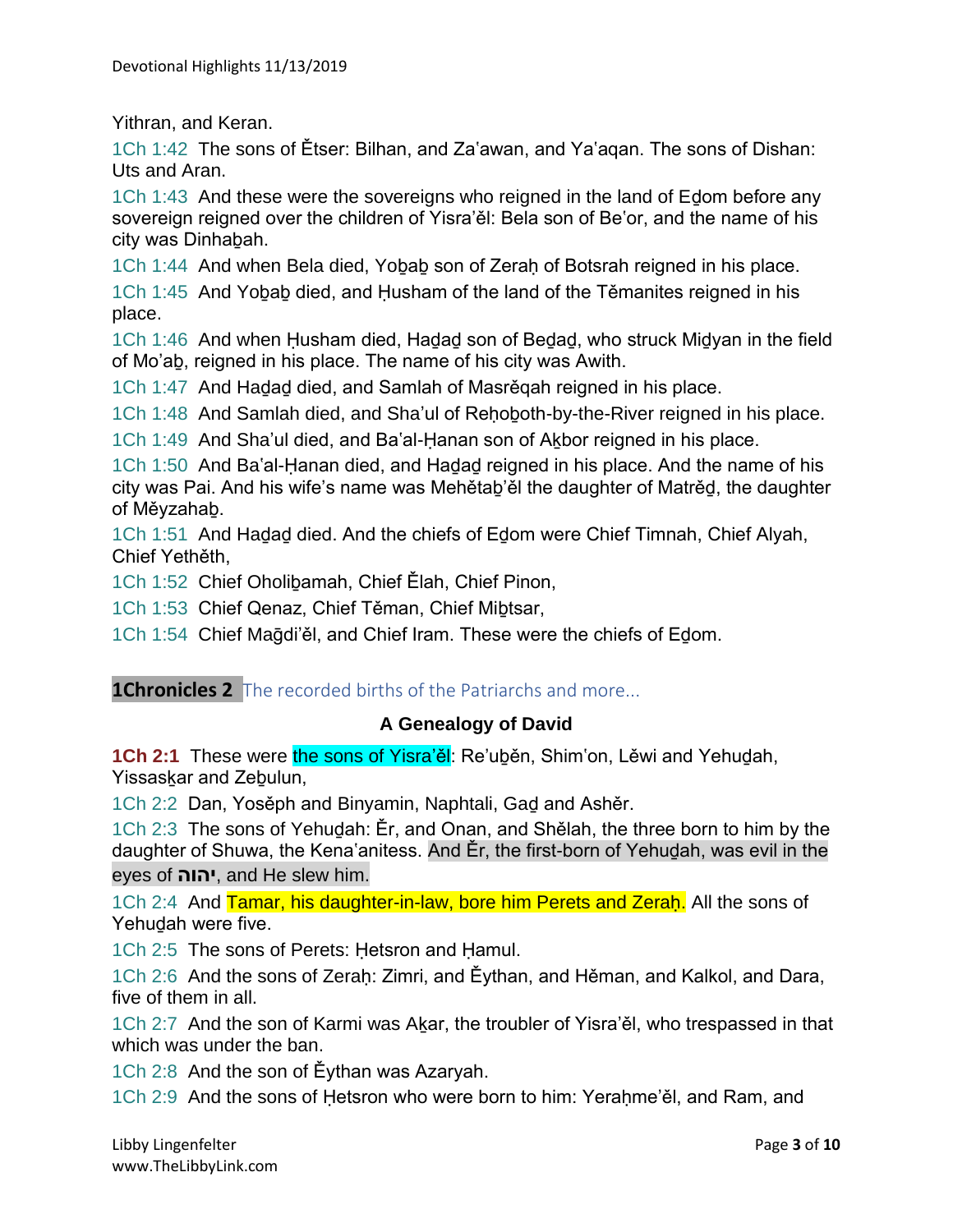Kelubai.

1Ch 2:10 Ram brought forth Amminadab, and Amminadab brought forth Nahshon, leader of the children of Yehudah;

1Ch 2:11 Nahshon brought forth Salma, and Salma brought forth Bo'az;

1Ch 2:12 **Bo'az brought forth Oḇěḏ**, and **Oḇěḏ brought forth Yishai**;

1Ch 2:13 **Yishai brought forth** Eliyaḇ his first-born, and Aḇinaḏaḇ the second, and Shim'a the third,

1Ch 2:14 Nethan'ěl the fourth, Raddai the fifth,

1Ch 2:15 Otsem the sixth, Dawid the seventh.

1Ch 2:16 And their sisters: Tseruyah and Aḇiḡayil. And the sons of Tseruyah: Aḇishai, and Yo'aḇ, and Asah'ěl, three.

1Ch 2:17 And Aḇiḡayil bore Amasa. And the father of Amasa was Yether the Yishma'ělite.

1Ch 2:18 And Kalěḇ son of Ḥetsron brought forth children by Azuḇah, his wife, and by Yeriyoth. Now these were her sons: Yěsher, and Shoḇaḇ, and Ardon.

1Ch 2:19 And Azuḇah died, and Kalěḇ took Ephrath as his wife, who bore him Ḥur.

1Ch 2:20 And Ḥur brought forth Uri, and Uri brought forth Betsal'ěl.

1Ch 2:21 And afterward Hetsron went in to the daughter of Makir the father of Gil'ad, whom he took when he was sixty years old. And she bore him Sequb.

1Ch 2:22 And Seḡuḇ brought forth Ya'ir, who had twenty-three cities in the land of Gil'aḏ.

1Ch 2:23 And he took from them Geshur and Aram, with the towns of Ya'ir, with Qenath and its towns, sixty towns. All these *belonged to* the sons of Makir the father of Gil'aḏ.

1Ch 2:24 And after the death of Ḥetsron in Kalěḇ Ephrathah, Ḥetsron's wife Aḇiyah bore him Ashhur the father of Teqowa.

1Ch 2:25 And the sons of Yeraḥme'ěl the first-born of Ḥetsron were: Ram the first-born, and Bunah, and Oren, and Otsem, and Aḥiyah.

1Ch 2:26 And Yerahme'ěl had another wife, whose name was Atarah; she was the mother of Onam.

1Ch 2:27 And the sons of Ram, the first-born of Yerahme'ěl, were Ma'ats, and Yamin, and Ěqer.

1Ch 2:28 And the sons of Onam were Shammai and Yada. And the sons of Shammai: Nadab and Abishur.

1Ch 2:29 And the name of the wife of Abishur was Abihayil, and she bore him Ahban and Moliḏ.

1Ch 2:30 And the sons of Naḏaḇ: Seleḏ and Appayim, and Seleḏ died without children.

1Ch 2:31 And the son of Appayim was Yishi, and the son of Yishi was Shěshan, and the son of Shěshan was Ahlai.

1Ch 2:32 And the sons of Yaḏa, the brother of Shammai: Yether and Yonathan, and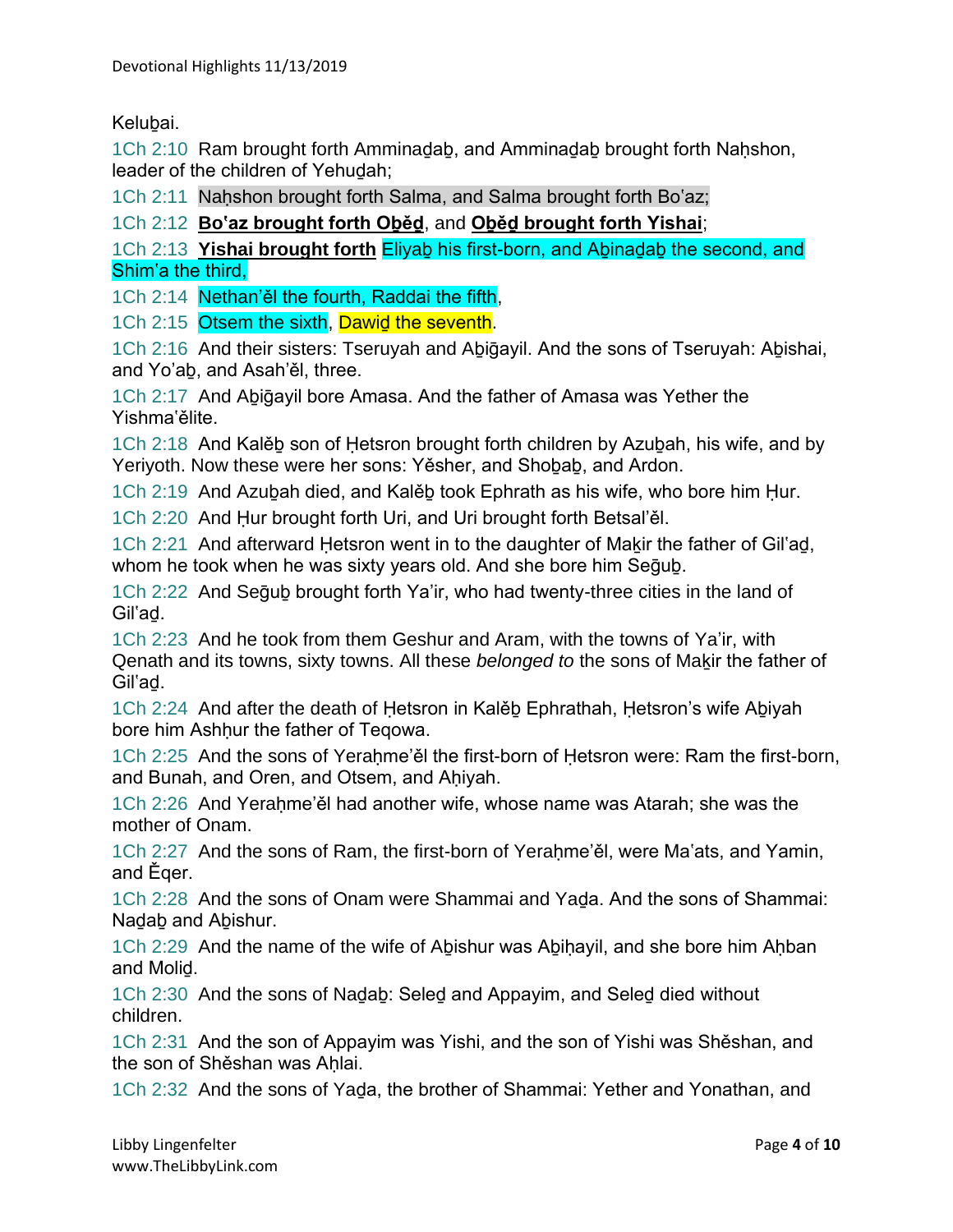Yether died without children.

1Ch 2:33 And the sons of Yonathan: Peleth and Zaza. These were the sons of Yerahme'ěl.

1Ch 2:34 And Shěshan had no sons, only daughters. And Shěshan had a Mitsrian servant whose name was Yarha.

1Ch 2:35 And Shěshan gave his daughter to Yarha his servant as wife, and she bore him Attai.

1Ch 2:36 And Attai brought forth Nathan, and Nathan brought forth Zaḇaḏ,

1Ch 2:37 and Zaḇaḏ brought forth Ephlal, and Ephlal brought forth Oḇěḏ,

1Ch 2:38 and Oḇěḏ brought forth Yěhu, and Yěhu brought forth Azaryah,

1Ch 2:39 and Azaryah brought forth Ḥelets, and Ḥelets brought forth El'asah,

1Ch 2:40 and El'asah brought forth Sismai, and Sismai brought forth Shallum,

1Ch 2:41 and Shallum brought forth Yeqamyah, and Yeqamyah brought forth Elishama.

1Ch 2:42 And the sons of Kalěḇ the brother of Yeraḥme'ěl: Měysha his first-born, who was the father of Ziph, and the sons of Marěshah the father of Hebron.

1Ch 2:43 And the sons of Ḥeḇron: Qoraḥ, and Tappuwaḥ, and Reqem, and Shema.

1Ch 2:44 And Shema brought forth Raham the father of Yorge'am, and Regem brought forth Shammai.

1Ch 2:45 And the son of Shammai was Ma'on, and Ma'on was the father of Běyth Tsur.

1Ch 2:46 And Ěphah, Kalěḇ's concubine, bore Ḥaran, and Motsa, and Gazěz. And Ḥaran brought forth Gazěz.

1Ch 2:47 And the sons of Yahdai: Reḡem, and Yotham, and Gěyshan, and Pelet, and Ěphah, and Sha'aph.

1Ch 2:48 Ma'aḵah, Kalěḇ's concubine, bore Sheḇer and Tirḥanah.

1Ch 2:49 And she bore Sha'aph the father of Maḏmannah, Shewa the father of Maḵběna and the father of Giḇ'a. And the daughter of Kalěḇ was Aḵsah.

1Ch 2:50 These were the descendants of Kalěḇ: The sons of Ḥur, the first-born of Ephrathah: Shoḇal the father of Qiryath Ye'arim,

1Ch 2:51 Salma the father of Běyth Lehem, Harěph the father of Běyth Gader.

1Ch 2:52 And Shoḇal the father of Qiryath Ye'arim had descendants: Haro'eh, half of the Menuhothites.

1Ch 2:53 And the clans of Qiryath Ye'arim: the Yithrites, and the Puthites, and the Shumathites, and the Mishraites. From these came the Tsor'athites and the Eshta'olites.

1Ch 2:54 The sons of Salma: Běyth Leḥem, the Netophathites, Atroth Běyth Yo'aḇ, and half of the Menahtites, and the Tsor'ites.

1Ch 2:55 And the clans of the scribes who dwelt at Yaḇěts: the Tirathites, the Shim'athites, the Suḵathites. These were the Qěynites who came from Ḥammath, the father of the house of Rěkab.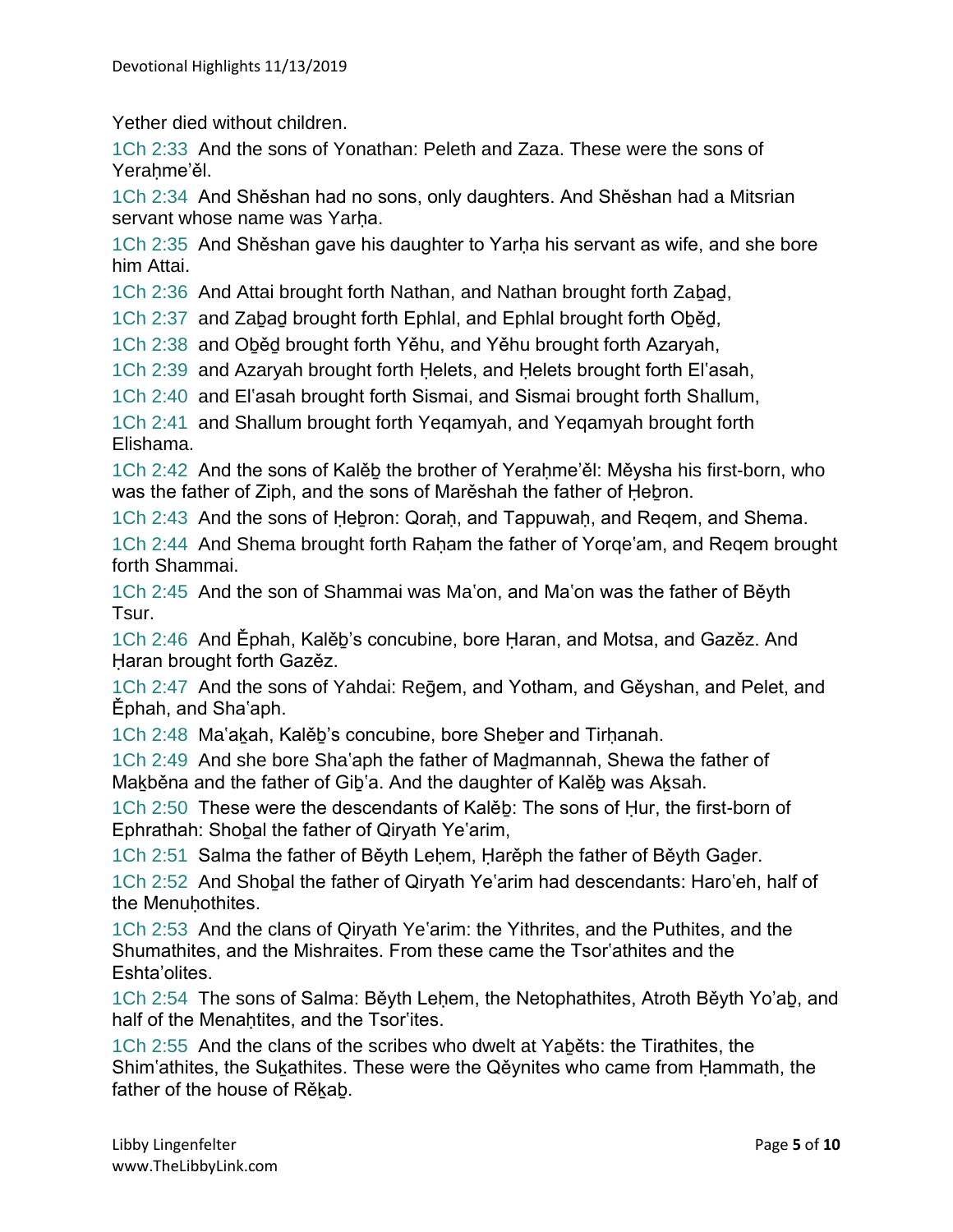## **Adam Clarke's Excerpt on 1Ch 2:55:**

**The families** - "The families of the Rechabites, the sons of Eliezer the son of Misco, the disciple of Jabez; he was Othniel, the son of Kenaz. And he was called Jabez, because in his council he instituted a school of disciples; they were called Tirathim, because in their hymns their voice was like trumpets; and Shimathim, because in hearing they lifted up their faces, i.e., in prayer; and Suchathim, because they were overshadowed by the Spirit of prophecy. These Salmaei were the children of Zipporah, who were numbered among the Levites who came from the stock of Moses, the master of Israel, whose righteousness profited them more than chariots and horses." - T. See on 1Ch\_4:9-10 (note).

## **Hebrews 8**

The author of Hebrews, and possibly others with him, give a summary in Hebrews 8 of the key points to see and hold fast to of the New Covenant under the Melchizedek Priesthood:

Yahusha HaMashiach is our High Priest of the Melchizedek order and is seated at the right hand of YHWH.

## Heb 8:1 Now the summary of **what we are saying is**: We have such a **High Priest, who is seated at the right hand of the throne of the Greatness in the heavens, Heb 8:2 and who serves in the set-apart place and of the true Tent, which יהוה set up, and not man.**

- 1. The priests on earth served as a type and shadow of the heavenly. Yahusha was not of the tribe of Levi but of Judah. The Aaronic Levitical Priesthood followed the mother/father genealogy of Aaron from the tribe of Levi. Yahusha, was the Melchizedek, from the tribe of Judah. Yahusha ushered in a better covenant; a more excellent service; all constituted on better promises. Why would the better want to convert back to the lesser? (Selah) The lesser served as a tutor, a parable (Heb. 9:9) until Yahusha could restore the Melchizedek Priesthood back to the reigning position.
- 2. If the former Aaronic Levitical priesthood had been faultless after the breaking of the Covenant with the sin of the golden calf; then no place would have been found for the New Covenant under the order of Melchizedek.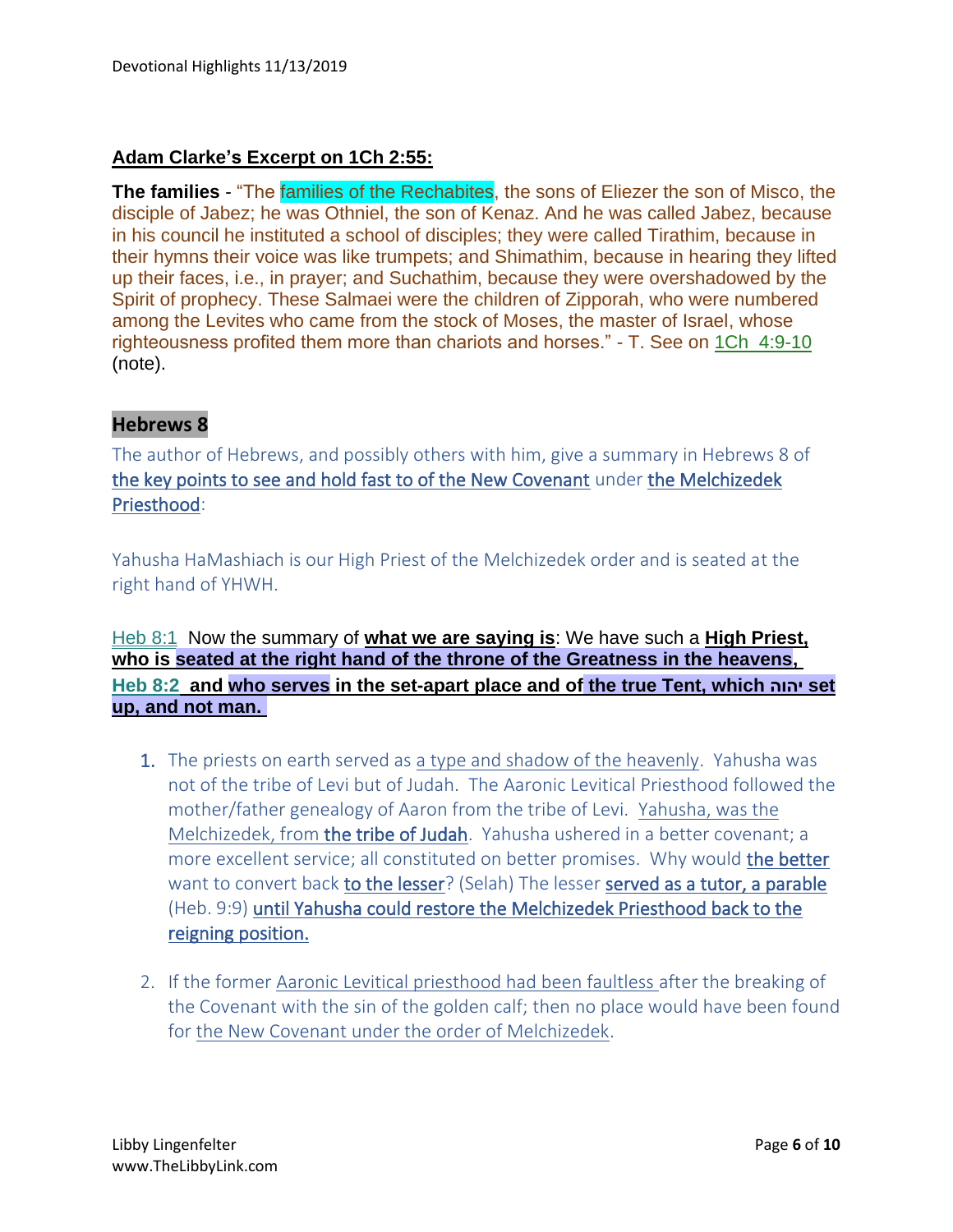3. The Aaronic Levitical Priesthood system served its purpose and has been abolished; and the Melchizedek Priesthood reigns which is INCLUSIVE by faith in Yahusha HaMashiach, of EVERY tongue, tribe, people and nation. To this day, some cling to the old system, the Book of the Law administered through the Aaronic Levitical System, demonstrating rebellion and hard-heartedness by rejecting the Messiah Yahusha; but the Scriptures remain clear.

#### May blind eyes see, and deaf ears hear what the Spirit is saying to the assemblies.

Heb 8:3 For every high priest is appointed to offer both gifts and slaughters. So it was also necessary for this One to have somewhat to offer.

Heb 8:4 For if indeed He were on earth, He would not be a priest, since there are priests who offer the gifts according to the Torah,

Heb 8:5 who serve a copy and shadow of the heavenly, as Mosheh was warned when he was about to make the Tent. For He said, **"See that you make all according to the pattern shown you on the mountain."** Exo\_25:40.

Heb 8:6 But now He has obtained a more excellent service, inasmuch as He is also Mediator<sup>a</sup> of a better covenant, which was constituted on better promises. Footnote:

aMessiah is called the Mediator of the New (Renewed) Covenant in Hebrews, in three places: Heb\_8:6, Heb\_9:15, Heb\_12:24.

Heb 8:7 For if that first *covenant* had been faultless, then no place would have been sought for a second.

Heb 8:8 **For finding fault with them, He says, "See, the days are coming," says יהוה," when I shall conclude with the house of Yisra'ěl and with the house of Yehuḏah a renewed covenant,**

Heb 8:9 **not according to the covenant that I made with their fathers in the day when I took them by the hand to lead them out of the land of Mitsrayim, because they did not continue in My covenant, and I disregarded them," says יהוה.**

Heb 8:10 **"Because this is the covenant that I shall make with the house of Yisra'ěl after those days, says יהוה, giving My laws in their mind, and I shall write them on their hearts, and I shall be their Elohim, and they shall be My people.**

Heb 8:11 **"And they shall by no means teach each one his neighbor, and each one his brother, saying, 'Know יהוה, 'because they all shall know Me, from the least of them to the greatest of them.**

Heb 8:12 **"Because I shall forgive their unrighteousness, and their sins and their lawlessnesses I shall no longer remember."**b Jer\_31:31-34 Footnote: bSee also Heb 10:16-17.

Heb 8:13 By saying, 'renewed,' He has made the first old. Now what becomes old and growing aged is near disappearing.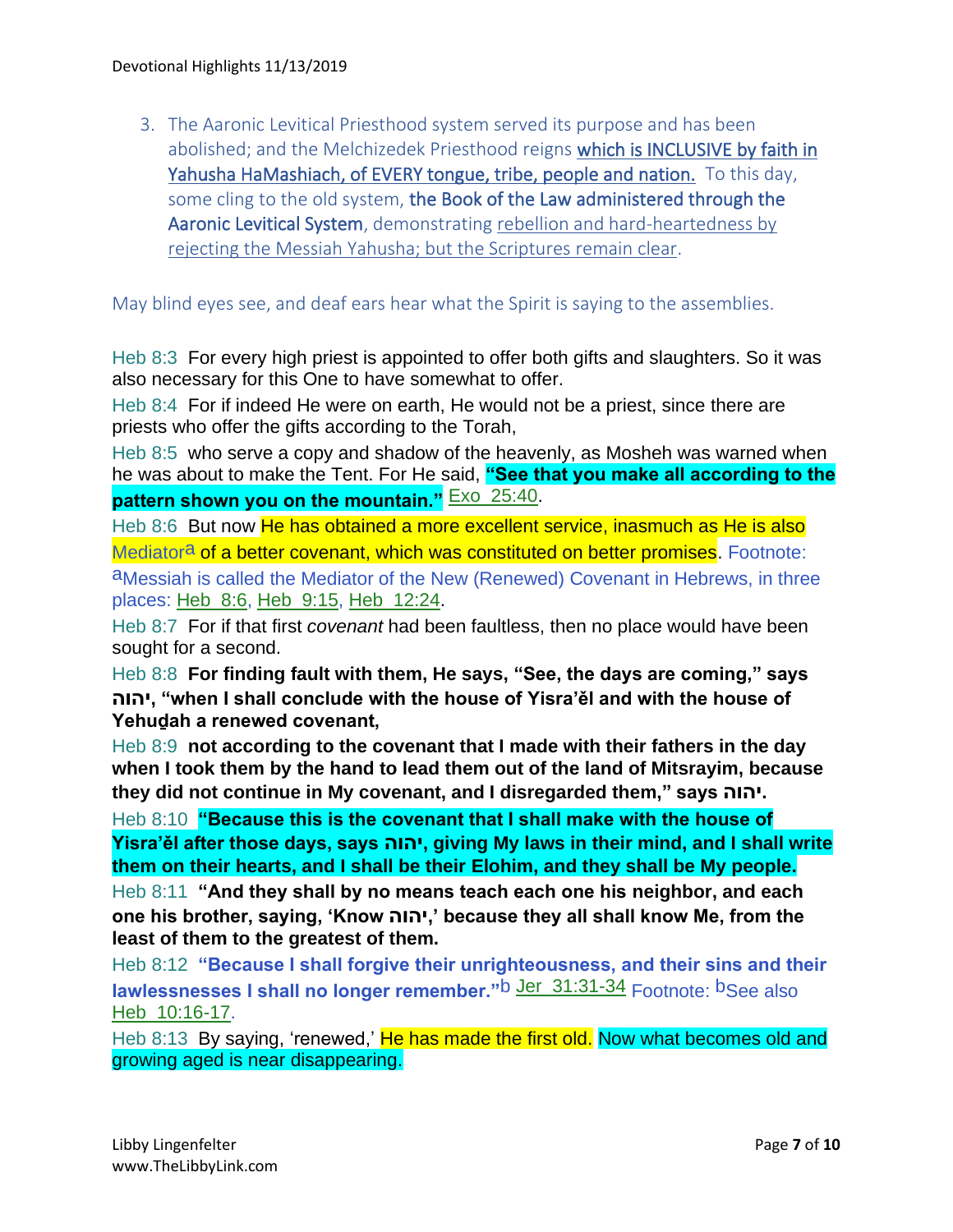Recommended Study Series on the book of Hebrews at Torah to the Tribes: **Video teaching with associated downloaded notes available.** [https://www.torahtothetribes.com/?s=hebrews+hebraically&post\\_type=fxs\\_sermon](https://www.torahtothetribes.com/?s=hebrews+hebraically&post_type=fxs_sermon)

## **Amos 2**

Amos continues the same pattern of proclaiming YHWH's judgments. In this chapter Israel and Judah are included.

As in chapter 1, Amos conveys what YHWH had declared:

- 1. He shows their transgressions were numerous and ongoing;
- 2. He tells the reason why YHWH was sending judgement;
- 3. And what form of judgment and to whom that judgment would come.

## **Amo 2:1** Thus said **יהוה**," For three transgressions of Mo'aḇ, and for four, I do not turn it back,

- $\div$  because he burned the bones of the sovereign of Edom to lime.
- ❖ Amo 2:2 "But I shall send fire upon Mo'aḇ, and it shall consume the palaces of Qeriyoth. And Mo'aḇ shall die amid uproar, with a cry and with a voice of a shophar.
- ❖ Amo 2:3 "And I shall cut off the judge from its midst, and kill all its heads with him," said **יהוה**.

#### **Judgment on Judah**

Amo 2:4 Thus said **יהוה**," For three transgressions of Yehuḏah, and for four, I do not turn it back.

- ❖ because they have rejected the Torah of **יהוה**, and did not guard His laws. And their lies after which their fathers walked lead them astray.
- ❖ Amo 2:5 "But I shall send fire upon Yehuḏah, and it shall consume the palaces of Yerushalayim."

#### **Judgment on Israel**

Amo 2:6 Thus said יהוה, "For three transgressions of Yisra'el, and for four, I do not turn it back,

- ❖ because they sell the righteous for silver, and the poor for a pair of sandals,
- $\cdot$  Amo 2:7 who crush the head of the poor ones in the dust of the earth, and turn aside the way of the meek.
- ❖ And a man and his father go in to the same girl, to defile My set-apart Name.
- ❖ Amo 2:8 "And they lie down by every slaughter-place on garments taken in pledge, and in the house of their mighty one they drink the wine of those who have been fined.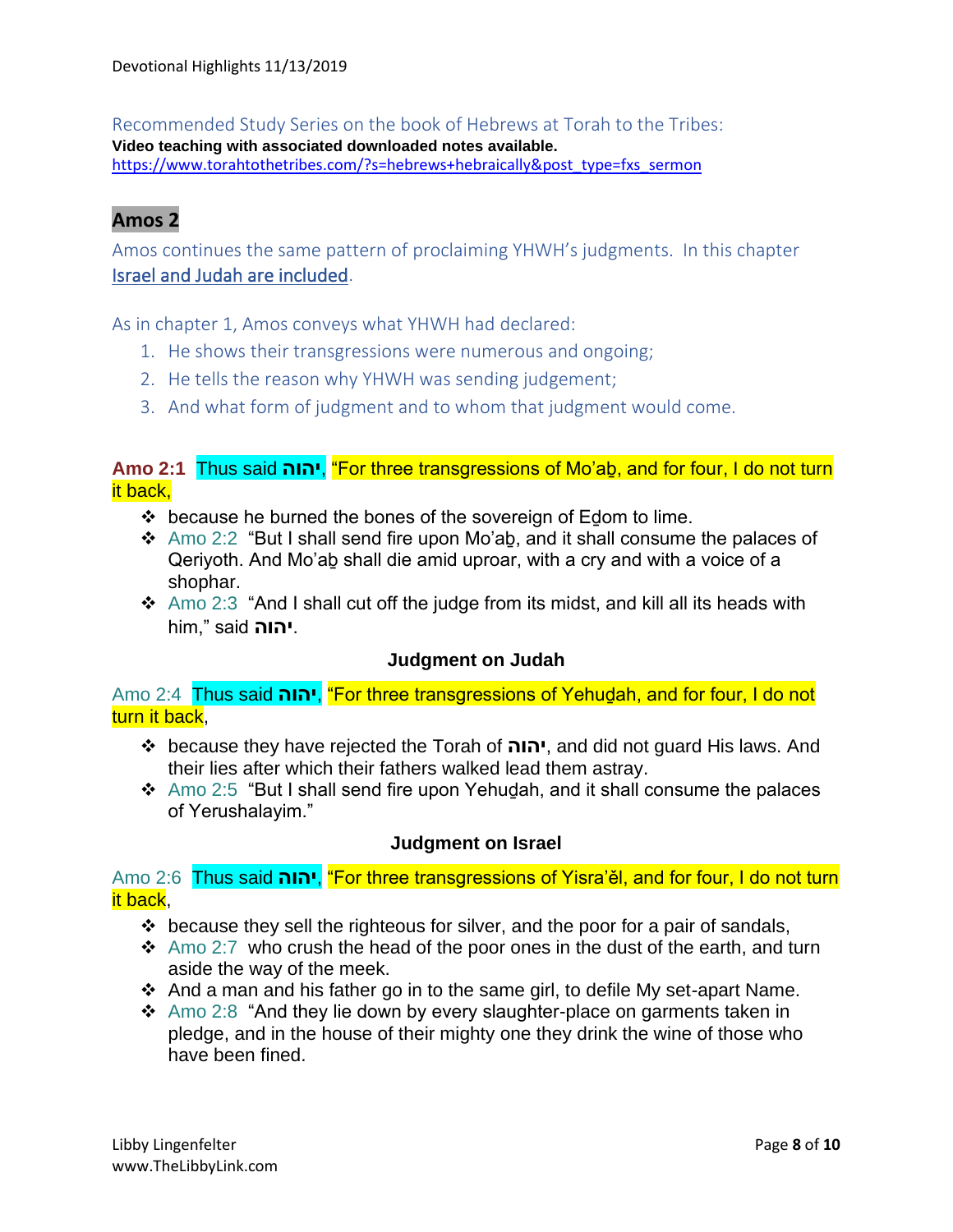YHWH had set up Israel and Judah for success; but they squandered all that He had done for them. May we all learn to stay faithful to YHWH and Him only.

Amo 2:9 "Yet I destroyed the Amorite before them, whose height was like the height of the cedars. And he was as strong as the oaks, yet I destroyed his fruit from above and his roots from beneath.

Amo 2:10 "And I brought you up from the land of Mitsrayim, and led you forty years through the wilderness, to possess the land of the Amorite.

Amo 2:11 "**And I raised up some of your sons as prophets, and some of your young men as Nazirites.** Not so? O you children of Yisra'ěl?" declares **יהוה**.

Amo 2:12 "But you made the Nazirites drink wine, and commanded the prophets saying, 'Do not prophesy!'

Amo 2:13 "See, I am weighed down by you, as a wagon is weighed down when filled with sheaves.

- ❖ Amo 2:14 "And a place to flee shall perish from the swift,
- ❖ and the strong not fortify his power,
- $\div$  and the mighty not save his life,
- ❖ Amo 2:15 and he who handles the bow not stand,
- ❖ and the swift of foot not save,
- ❖ nor he who rides a horse save his life,
- ❖ Amo 2:16 and the one potent of his heart among the mighty flee naked, in that day," declares **יהוה**.

## **Psalm 145**

YHWH preserves all those loving Him. Proclaim aloud the psalms of praise and exaltations! Declare and bless His set-apart Name. Speak of His wondrous works and His great love. Call out to Him; seek Him always. Let nothing and let no one hold you back!

#### **Great Is YHWH**

**Psa 145:1** I exalt You, my Elohim, O Sovereign; And bless Your Name forever and ever.

Psa 145:2 All day long I bless You, And praise Your Name forever and ever.

Psa 145:3 Great is **יהוה**, and greatly to be praised; And **His greatness is** 

#### **unsearchable.**

Psa 145:4 Generation after generation praises Your works, And they declare Your mighty acts.

Psa 145:5 I declare the esteemed splendor of Your excellency, And the matters of Your wondrous works.